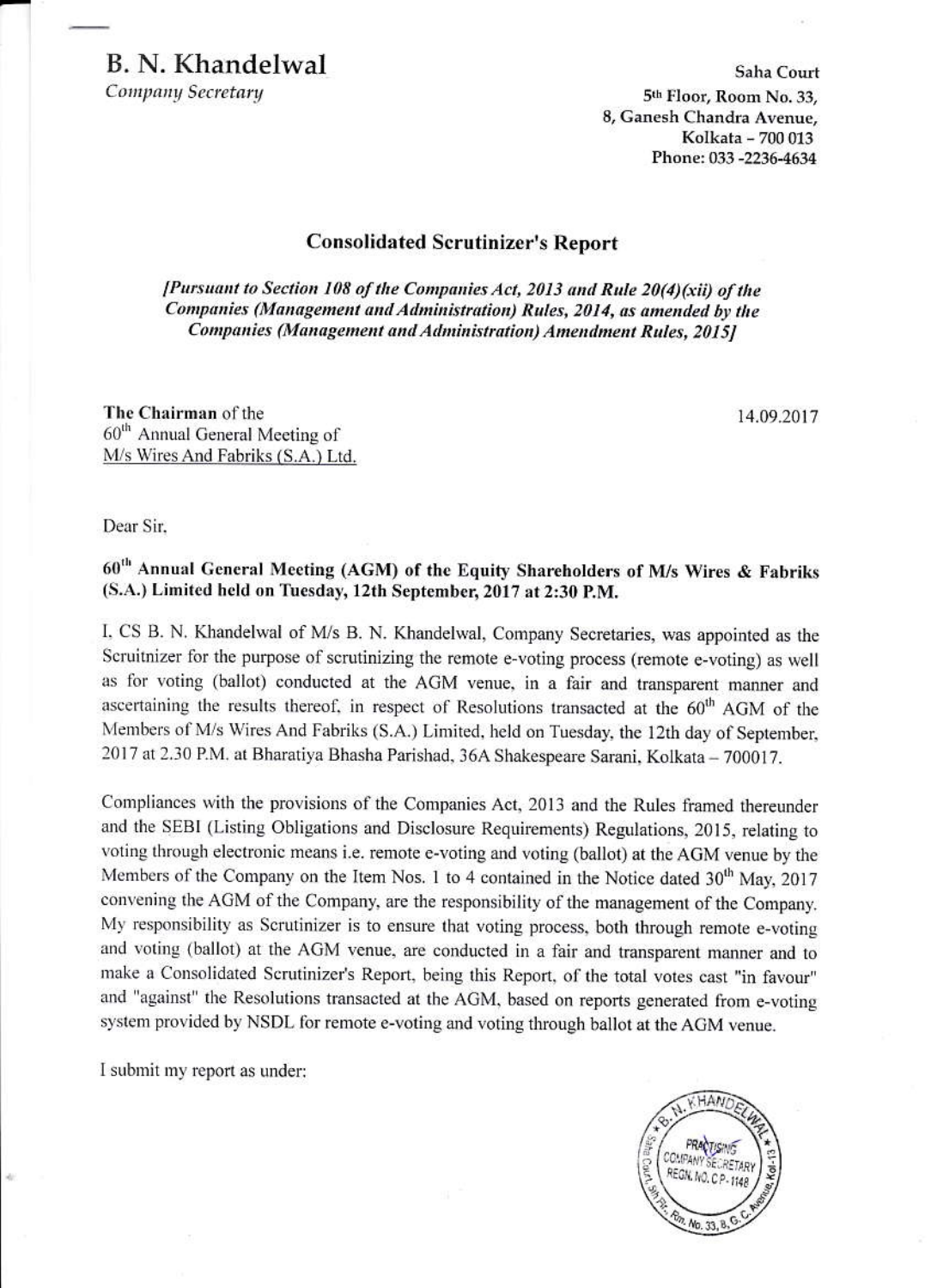Company Secretary

Saha Court 5th Floor, Room No. 33, 8, Ganesh Chandra Avenue, Kolkata - 700 013 Phone: 033 -2236-4634

- 1. The Company has appointed National Securities Depository Limited (NSDL) to provide and facilitate remote e-voting process to the Members of the Company to cast their votes through a secured electronic mode on the Resolutions to be transacted at the said AGM.
- 2. As required under Rules 20(4)(iii) of the Companies (Management and Administration) Rules, 2014 (as amended), the company has clearly stated in the Notice of the AGM dated 30<sup>th</sup> May, 2017 that (a) the Company has provided the facility for remote e-voting by electronic means and business of the said meeting may be transacted through e-voting; (b) that the facility of voting by way of ballot shall also be made available at the AGM venue: and (c) Members who have cast their vote by remote e-voting prior to the AGM may also attend the meeting but shall not be entitled to cast their vote again.
- 3. The remote e-voting period commenced on 9th September, 2017 at 9:00 a.m. and remained open till 5:00 p.m. on 11th September, 2017.
- 4. The members holding shares as on the 'cut-off' date i.e. 5th September, 2017 were entitled to vote, through remote e-voting system as well as voting at the AGM through ballot, on the proposed Resolutions for Item Nos. 1 to 4 as set out in the Notice dated 30<sup>th</sup> May, 2017.
- 5. The requisite advertisement pursuant to Section 108 of the Companies Act, 2013 read with Rule 20(4)(v) of the companies (Management and Administration) Rules, 2014, as amemded, was published in the "The Financial Express" (in English language) and in "Sukhabar" (in Bengali language) both on 19th August, 2017.
- 6. The Company has also provided its members/proxies to cast their vote by ballot, attending the meeting but has not cast their vote by remote e-voting facility.
- 7. The locked Ballot Box was subsequently opened by me in the presence of two witnesses (1) Mr. Uttam Chand Sharma and (2) Mr. Samar Roy, both of M/s. ABS Consultant Private Limited and Ballot Papers were diligently scrutinized. The Ballot Papers were reconciled with the records maintained by M/s. ABS Consultant Private Limited, Registrar and Share Transfer Agents of the Company and the authorizations and proxies lodged with the Company.
- 8. Thereafter, the votes cast by the Members through remote e-voting system provided by NSDL were unblocked in the presence of two witnesses (1) Mr. Kali Das Mondal of 8, Ganesh Chandra Avenue, Kolkata - 700 013 and (2) Mr. Asit Baran Baidya of 2B Grant Lane, Kolkata 700 012.

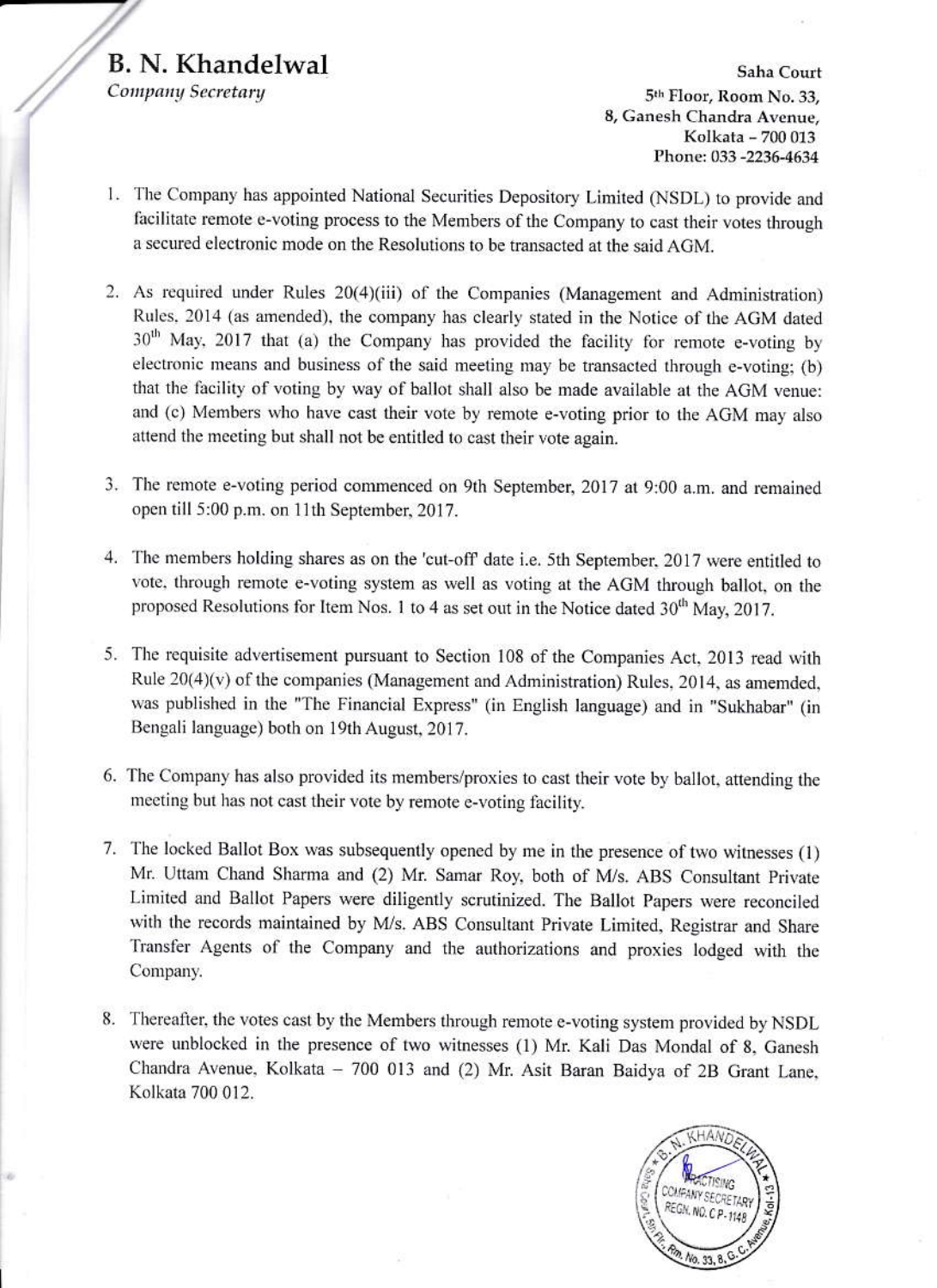Company Secretary

Saha Court 5th Floor, Room No. 33, 8, Ganesh Chandra Avenue, Kolkata - 700 013 Phone: 033 -2236-4634

9. Based on the details containing list of members who have cast their votes on remote e-voting platform as downloaded from the e-voting website of NSDL (www.evoting.nsdl.com) and the votes cast by the Members/Proxies through ballot at the AGM venue, the consolidated results of the remote e-voting and voting (ballot) at the AGM venue, on the items of business transacted at the AGM held on 12th September, 2017 are given in the Annexure enclosed herewith, forming part of this Report.

Yours Faithfully. For Wires And Fabriks (S.A.) Ltd.

Kumar Khaitan Chairman (DIN 00514864)

KHANDA **PRACTISING COMPANY SECRETARY** ġ REGN, NO. C P-1148  $4.$  No. 33.  $6$ 

 $|z|$ 

(B. N. Khandelwal) **Company Secretary in Practice** Membership No. ACS 1614 CP. No. 1148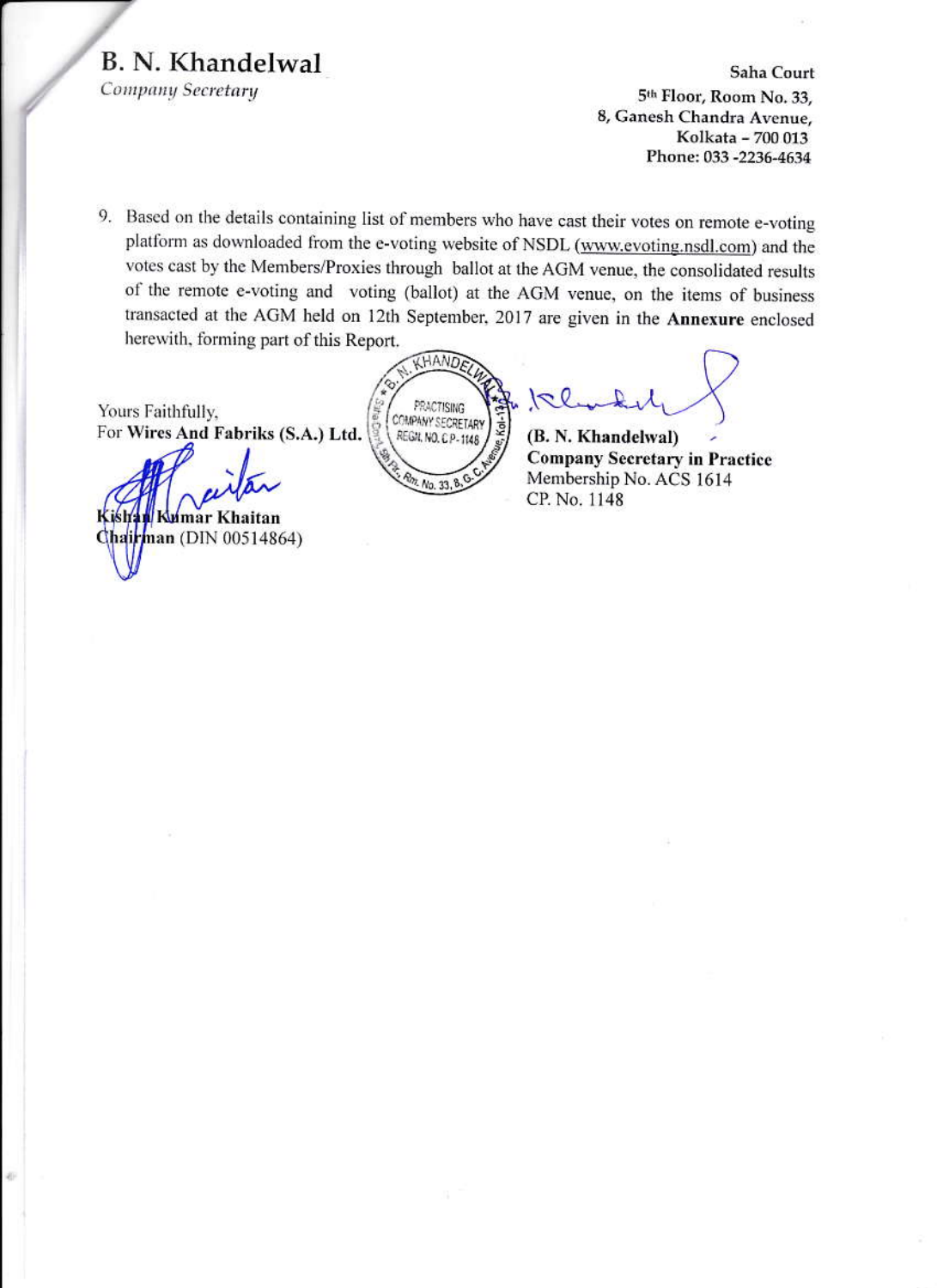Company Secretary

### Saha Court 5th Floor, Room No. 33, 8, Ganesh Chandra Avenue, Kolkata - 700 013 Phone: 033 -2236-4634

Agenda No. 1: Adoption of the Financial Statements of the Company for the financial year ended March 31, 2017 together with the Reports of the Auditor's thereon and the Board's Report.

| <sub>S1</sub><br>No.      | <b>Particulars</b>                                                                           | Total number of<br>ballot/electronic<br>confirmation | Total number of votes |  |
|---------------------------|----------------------------------------------------------------------------------------------|------------------------------------------------------|-----------------------|--|
| 1                         | Total vote cast by electronic<br>means                                                       | 21                                                   | 2407765               |  |
| $\overline{2}$            | Total physical ballot forms<br>received                                                      | 29                                                   | 126                   |  |
| $\ensuremath{\mathsf{3}}$ | Total no. of votes taken to be<br>invalid out of the physical ballots<br>received Resolution | 3                                                    | 18                    |  |
| $\overline{4}$            | No. of e-votes taken to be invalid                                                           |                                                      |                       |  |
| 5                         | Total number of valid postal ballot forms and e-voting confirmations $[(1+2)-(3+4)]$         |                                                      |                       |  |
|                           | Resolution                                                                                   |                                                      | 2407873               |  |

Agenda No. 2: Declaration of dividend @0.60 per Equity Share of Rs. 10/- each, fully paid up, for the financial year ended March, 31, 2017.

| SI<br>No.      | Particulars                                                                                  | Total number of<br>ballot/electronic<br>confirmation | Total number of votes |  |  |
|----------------|----------------------------------------------------------------------------------------------|------------------------------------------------------|-----------------------|--|--|
| 1              | Total vote cast by electronic<br>means                                                       | 21                                                   | 2407765               |  |  |
| $\overline{2}$ | Total physical ballot forms<br>received                                                      | 29                                                   | 126                   |  |  |
| $\overline{3}$ | Total no. of votes taken to be<br>invalid out of the physical ballots<br>received Resolution | 3                                                    | 18                    |  |  |
| $\overline{4}$ | No. of e-votes taken to be invalid                                                           |                                                      |                       |  |  |
| $\overline{5}$ | Total number of valid postal ballot forms and e-voting confirmations [(1+2)-(3+4)]           |                                                      |                       |  |  |
|                | Resolution                                                                                   | 47                                                   | 2407873               |  |  |

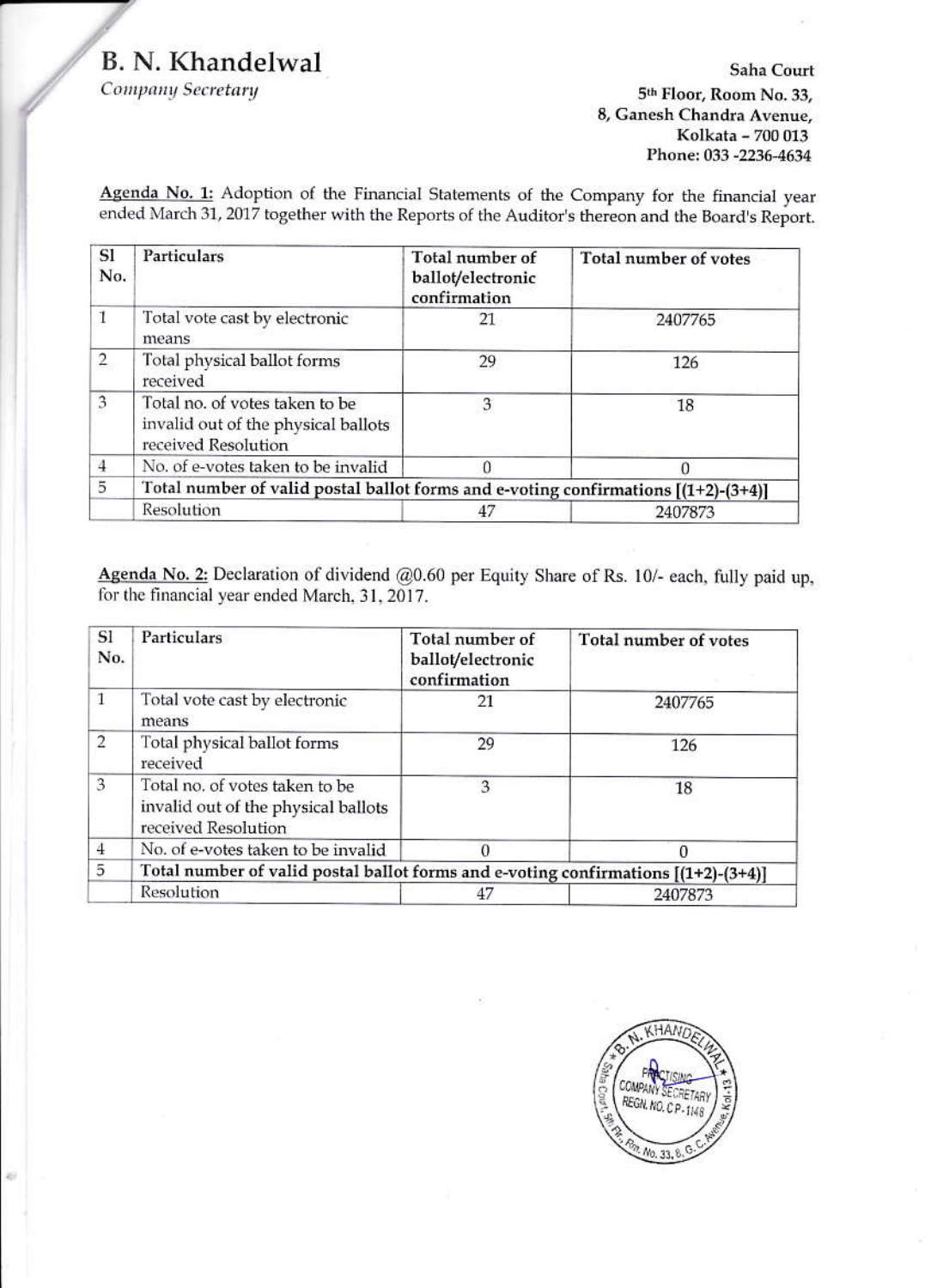Company Secretary

4ì.

Saha Court 5<sup>th</sup> Floor, Room No. 33, 8, Ganesh Chandra Avenue, Kolkata - 700 013 Phone: 033 -2236-4634

Agenda No. 3: Re-appointment of Mr. Mahendra Kumar Khaitan (DIN: 00459612) as a Director, liable to retire by rotation.

| SI<br>No.      | Particulars                                                                                  | Total number of<br>ballot/electronic<br>confirmation | Total number of votes |  |  |
|----------------|----------------------------------------------------------------------------------------------|------------------------------------------------------|-----------------------|--|--|
| $\mathbf{1}$   | Total vote cast by electronic<br>means                                                       | 21                                                   | 2407765               |  |  |
| $\overline{2}$ | Total physical ballot forms<br>received                                                      | 29                                                   | 126                   |  |  |
| 3              | Total no. of votes taken to be<br>invalid out of the physical ballots<br>received Resolution | з                                                    | 18                    |  |  |
| $\overline{4}$ | No. of e-votes taken to be invalid                                                           |                                                      | 5500                  |  |  |
| 5              | Total number of valid postal ballot forms and e-voting confirmations $[(1+2)-(3+4)]$         |                                                      |                       |  |  |
|                | Resolution                                                                                   | 45                                                   | 2402373               |  |  |

Agenda No. 4: Appointment of Auditors and fixation of their remuneration.

| SI<br>No.      | <b>Particulars</b>                                                                           | Total number of<br>ballot/electronic<br>confirmation | Total number of votes |  |  |
|----------------|----------------------------------------------------------------------------------------------|------------------------------------------------------|-----------------------|--|--|
| $\mathbf{1}$   | Total vote cast by electronic<br>means                                                       | 21                                                   | 2407765               |  |  |
| $\overline{2}$ | Total physical ballot forms<br>received                                                      | 29                                                   | 126                   |  |  |
| 3              | Total no. of votes taken to be<br>invalid out of the physical ballots<br>received Resolution | 3                                                    | 18                    |  |  |
| $\overline{4}$ | No. of e-votes taken to be invalid                                                           | 0                                                    |                       |  |  |
| 5              | Total number of valid postal ballot forms and e-voting confirmations $[(1+2)-(3+4)]$         |                                                      |                       |  |  |
|                | Resolution                                                                                   | 47                                                   | 2407873               |  |  |

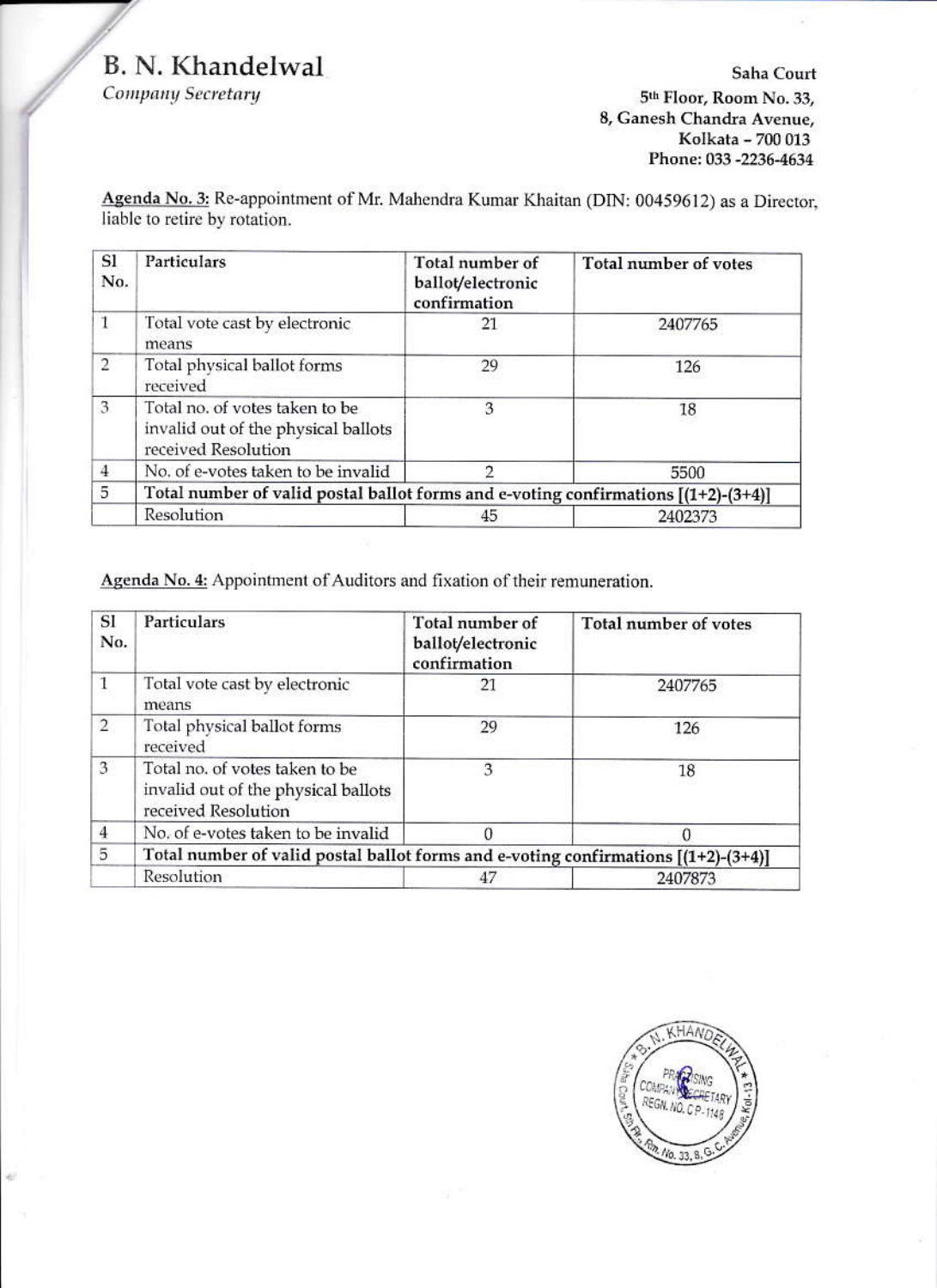Company Secretary

Saha Court 5<sup>th</sup> Floor, Room No. 33, 8, Ganesh Chandra Avenue, Kolkata - 700 013 Phone: 033 -2236-4634

The summary of the valid votes casted in favour and valid votes casted against the resolutions are as follows:

#### **AGENDA NO.1**

|               | Assent              |               | <b>Dissent</b>      |               |
|---------------|---------------------|---------------|---------------------|---------------|
| Particulars   | No. of Shareholders | No. of Shares | No. of Shareholders | No. of Shares |
| Physical      | 26                  | 108           |                     |               |
| E-voting      | 21                  | 2407765       |                     |               |
| Total         | 47                  | 2407873       |                     |               |
| $\frac{9}{6}$ | 100%                |               |                     |               |

## **AGENDA NO. 2**

|             | Assent              |               | <b>Dissent</b>      |               |
|-------------|---------------------|---------------|---------------------|---------------|
| Particulars | No. of Shareholders | No. of Shares | No. of Shareholders | No. of Shares |
| Physical    |                     | 108           |                     |               |
| E-voting    |                     | 2407765       |                     |               |
| Total       | 47                  | 2407873       |                     |               |
| $\%$        | 100%                |               |                     |               |

### **AGENDA NO.3**

|             | Assent              |               | <b>Dissent</b>      |               |
|-------------|---------------------|---------------|---------------------|---------------|
| Particulars | No. of Shareholders | No. of Shares | No. of Shareholders | No. of Shares |
| Physical    | 26                  | 108           |                     |               |
| E-voting    | 19                  | 2402265       |                     |               |
| Total       | 45                  | 2402373       |                     |               |
| %           | 100%                |               |                     |               |